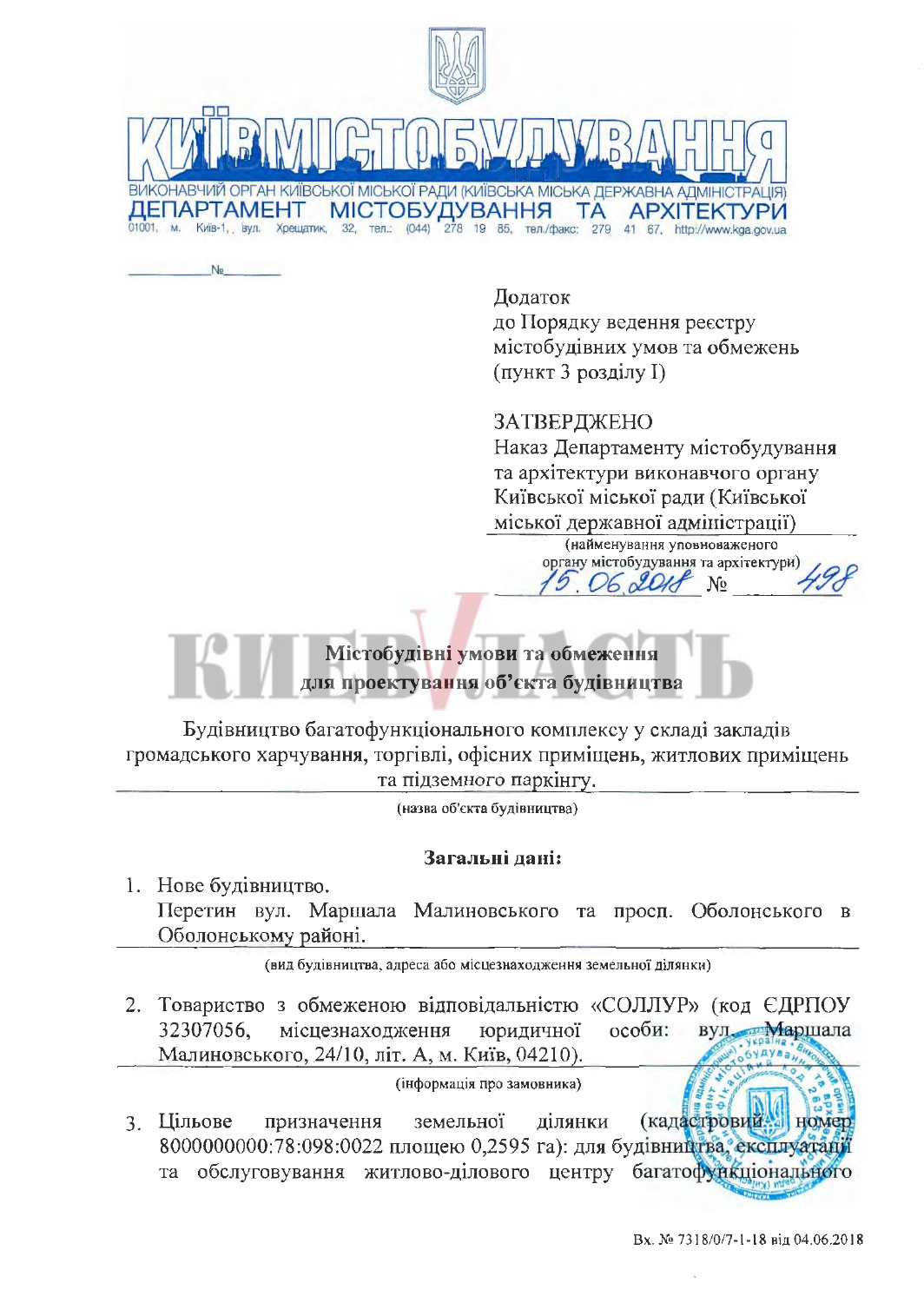призначення - відповідно до Договору оренди земельної ділянки, зареєстрованого в Головному управлінні земельних ресурсів виконавчого органу Київської міської ради (Київської міської державної адміністрації) у книзі записів державної реєстрації договорів від 05.10.2006 за № 78-6-00390; Договору про внесення змін до договору оренди земельної ділянки, посвідченого приватним нотаріусом Київського міського нотаріального округу Литвин А.С. 26.05.2017 та зареєстрованого в реєстрі за № 1923; Витягу з державного реєстру речових прав на нерухоме майно про реєстрацію іншого речового права: індексний номер витягу 88150757 дата формування 26.05.2017, номер запису про інше речове право 20615210, реєстраційний номер об'єкта нерухомого майна 1259014180380.

Витяг з Державного земельного кадастру про земельну ділянку: № НВ-8000546672017 від 20.05.2017 (цільове призначення: для іншої житлової забудови; категорія земель: землі житлової та громадської забудови; вид використання земельної ділянки: для будівництва, експлуатації та обслуговування житлово-ділового центру багатофункціонального призначення).

Функціональне призначення земельної ділянки - територія громадських будівель та споруд, частково територія вулиць та доріг, відповідно до Генерального плану міста Києва та проекту планування його приміської зони на період до 2020 року, затвердженого рішенням Київської міської ради від 28.03.2002 № 370/1804.

(відповідність цільового та функціонального цризначення земельної ділянкн містобудівній документації на місцевому рівні)

## Містобудівні умови та обмеження:

1. Умовна висота 73,5  $\geq$  h  $\geq$  26,5 м. Остаточно висоту уточнити проектною документацією за умови дотримання інсоляційних вимог і нормативних відстаней від оточуючих будівель і споруд.

У разі проектування об'єкту вище 50 метрів, узгодити проектні рішення в частині визначення максимальної відмітки висоти об'єкта  $\overline{3}$ Украерорухом та Державіаслужбою України.

(граничнодопустима висотність будинків, будівель та споруд у метрах)

2. З урахуванням вимог ДБН 360-92\*\* та розміщення нормативних майланчиків.

360-92\* Проектування урахуванням ДБН. вести  $\overline{3}$ вимог «Містобудування. Планування і забудова міських і сільських поседень» ДБН В.2.3-5-2001 «Вулиці та дороги населених пунктів».

(максимально допустимий відсоток забудови земельної ділянки)

(WX) WITH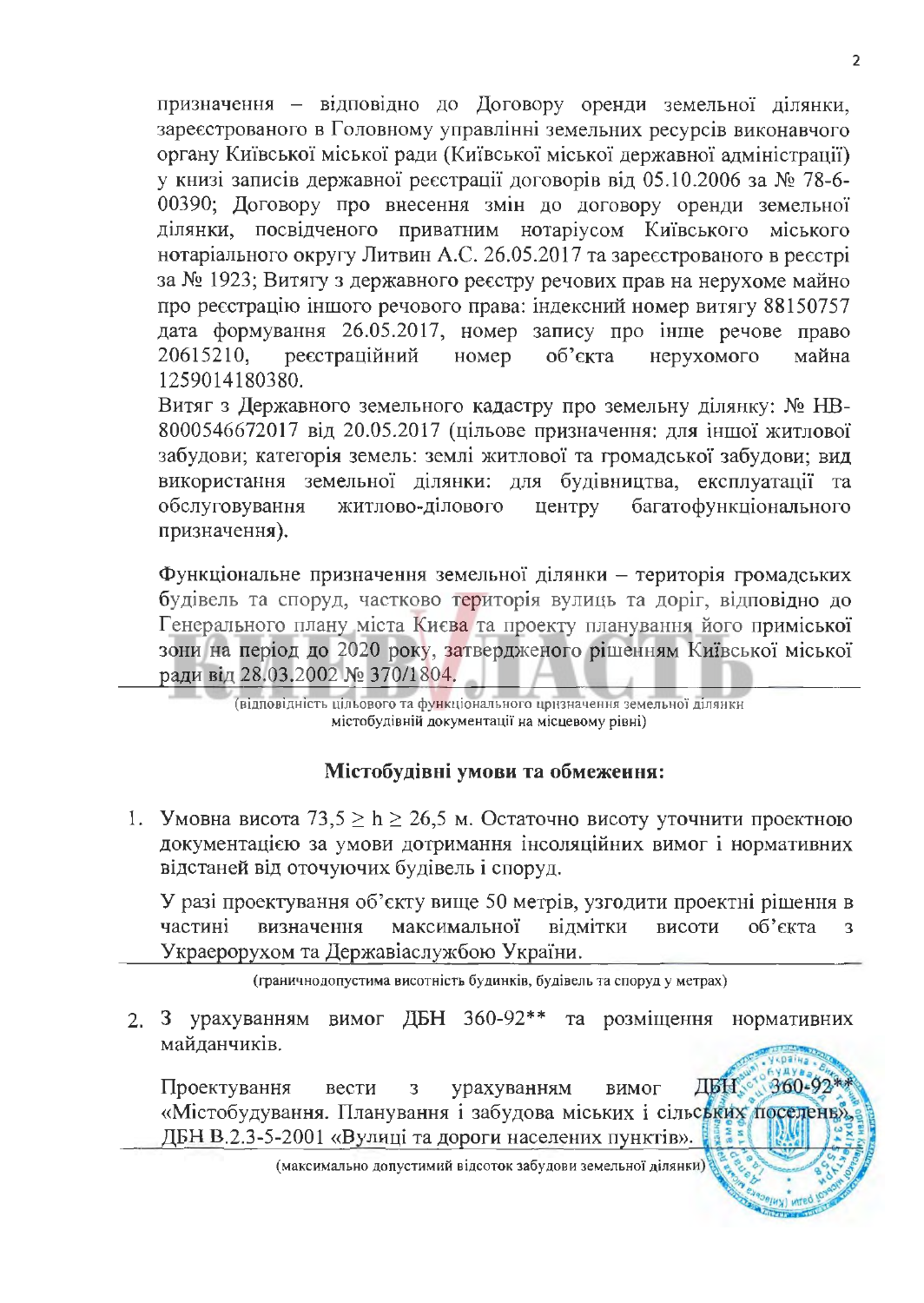3. Не розраховується для громадської забудови.

Гранично допустима щільність населення для житлової забудови визначити на виконання чинних нормативно-правових актів, зокрема п. 3.7, табл. 2.1 ДБН 360-92\*\* (у разі проектуванні житла).

> (максимально допустима щільність населення в межах житлової забудови відповідної житлової одиниці (кварталу, мікрорайону))

4. Розмістити об'єкт, в тому числі приямки, вхідні групи, сходи та інші конструктивні елементи будівлі, дренажі, оглядові колодязі і мережі, що обслуговують будівлю, на ділянці за межами червоних ліній оточуючих вулиць та поза межами охоронних зон інженерних комунікацій, не порушуючи межі землекористування земельної ділянки.

Під час проектування врахувати побутові та протипожежні розриви від запроектованих будівель і споруд відповідно існуючих та ДО п. 3.13 та табл. 1 дод. 3.1 ДБН 360-92\*\*, ДБН В.1.1-7-2016 «Пожежна безпека об'єктів будівництва», табл. 4 із визначенням ступеню вогнестійкості оточуючих будинків і споруд, нормативної інсоляції та освітленості приміщень об'єкту будівництва та приміщень будинків на суміжних ділянках.

(мінімально допустимі відстані від об'єкта, що проектується, до червоних ліній, ліній регулювання забудови, існуючих будинків та споруд)

5. Земельну ділянку використовувати в межах вимог, встановлених законом до використання земель цієї категорії, з урахуванням містобудівної документації та документації із землеустрою.

Земельну ділянку, що за функціональним призначенням належить до території вулиць та доріг, використовувати без права капітальної забудови.

Урахувати законні інтереси та вимоги власників або користувачів земельних ділянок та будівель, що оточують місце будівництва, згідно із вимогами статті 5 Закону України «Про основи містобудування».

Під час проектування урахувати існуючу містобудівну ситуацію, наявні входи/виходи до лінії метрополітену, пересадочний вузол, як пріоритетну **функцію** примагістральної території просп. Оболонського та вул. Маршала Малиновського.

Передбачити організацію майданчиків: місць відпочинку дорослих та дітей, господарського, спортивного та інших, відповідно до табле 3.2 п. 3.16 ДБН 360-92\*\*.

Передбачити умови щодо забезпечення мешканців об'єктами соміальної сфери, згідно з містобудівними розрахунками та вимогами табл. 6:1\* ДБН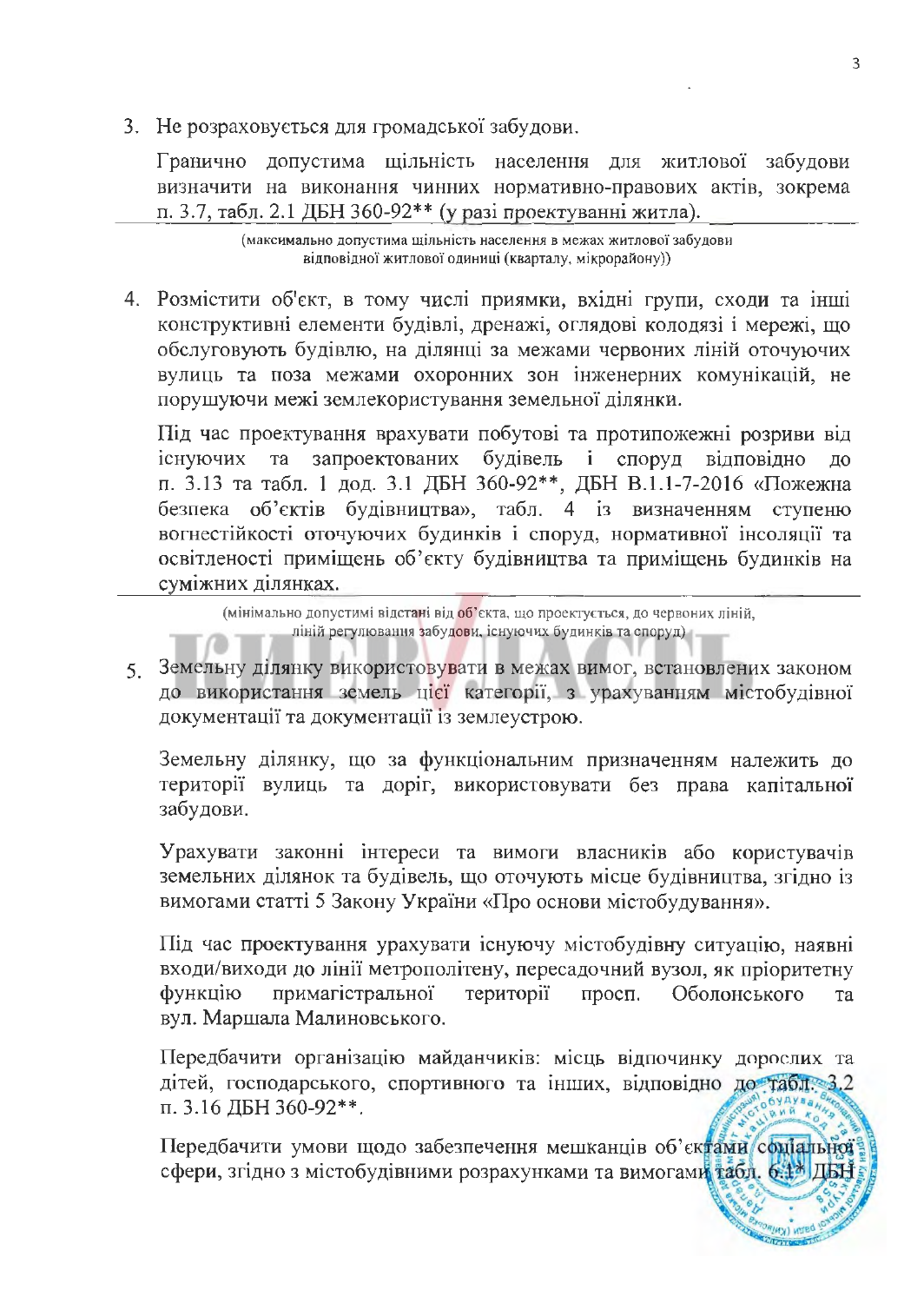$360 - 92**$ .

Проектування вести з урахуванням нормативної забезпеченості місцями в загальноосвітніх навчальних закладах в радіусі доступності відповідно до ЛБН 360-92\*\*.

Виконати інженерну підготовку і захист території у відповідності до розділу 9 ДБН 360-92\*\*.

Під'їзд до об'єкта забезпечити єдиною системою з урахуванням прилеглих інтенсивності функціонального призначення вулиць, транспортного, пішохідного та велосипедного руху, характеру забудови, вимог охорони навколишнього середовища, вимог наявної містобудівної документації, врахувати існуючі підходи до станції метро «Оболонь».

Вирішити питання розміщення автостоянок.

Передбачити нормативні санітарні та протипожежні розриви згідно ДБН 360-92\*\*.

Передбачити розроблення заходів щодо захисту прилеглих будівель від руйнації, забезпечення їх стійкості під час будівництва.

інженерно-геологічні та техногенні умови передбачають Складні проведення експертизи проекту в частині міцності, надійності та довговічності будинків і споруд, згідно вимог ст. 31 ч. 4 Закону України «Про регулювання містобудівної діяльності».

Відповідно до ДБН А.2.2-1-2003 у складі проектної документації розробити матеріали оцінки впливів об'єктів і господарської діяльності на навколишнє середовище (ОВНС).

Проектні рішення надати до КП «Київський метрополітен» ДЛЯ узгодження.

Створити умови для вільного доступу людей з обмеженими фізичними можливостями, передбачити влаштування пандусів, зручних сходів, додаткових поручнів, інженерно-технічного обладнання, відповідного покриття підлог, додаткового освітлення та інші вимоги відповідно до ДБН В.2-17:2006.

Проектну документацію розробити та затвердити відновідно до вимог Закону України «Про регулювання містобудівної діяльності», Закону України «Про архітектурну діяльність», Закону України «Про відходи»,

ann (Kwiec<sub>e</sub>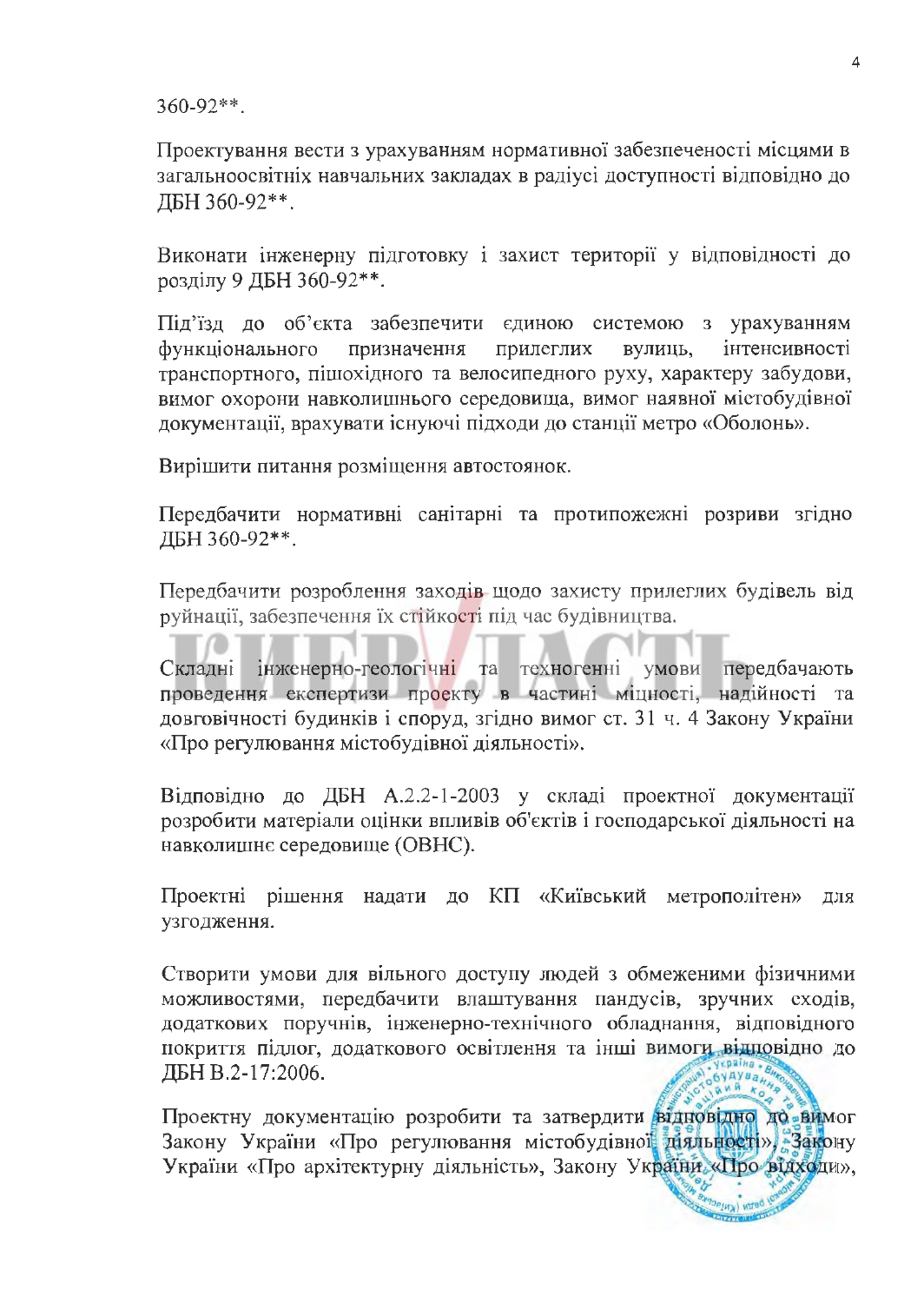України «Про благоустрій населених пунктів». Закону Порядку локументації булівництво об'єктів. розроблення проектної на затвердженого наказом Міністерства регіонального розвитку, будівництва та житлово-комунального господарства України від 16.05.2011 № 45, постанови Кабінету Міністрів України від 25.05.2011 № 559 «Про містобудівний кадастр», ДБН А.2.2-3-2014 «Склад та зміст проектної документації на будівництво», ДБН В.2.2-15-2005 «Житлові будинки. Основні положення», ДБН 360-92\*\* «Містобудування. Планування і забудова міських і сільських поселень», ДСП 173-96 «Державні санітарні правила планування і забудови населених пунктів», ДБН В.1.1.7-2016 «Пожежна безпека об'єктів будівництва», ДБН В.1.2-14-2009 «Загальні принципи забезпечення надійності та конструктивної безпеки будівель, споруд. будівельних конструкцій та основ», ДБН В.2.3-15:2007 «Автостоянки і гаражі для легкових автомобілів», ДБН В.2.2-15-2005 «Житлові будинки. Основні положення», ДБН В.2.2-9-2009 «Будинки і споруди. Громадські будинки та споруди. Основні положення», ДБН В.2.2-17:2006 «Доступність будинків і споруд для маломобільних груп населення», ДБН В.2.2-23:2009 «Будинки і споруди. Підприємства торгівлі»; ДБН В.2.2-25:2009 «Будинки і споруди. Підприємства харчування (заклади ресторанного господарства)», ДСТУ-Н Б Б.2.2-7:2013 «Настанова з улаштуванням контейнерних майданчиків», ДСТУ 8476:2015 «Контейнери для побутових відходів. Загальні технічні вимоги», ДСТУ Б А.2.2-7:2010-04-21 «Проектування. Розділ інженернотехнічних заходів цивільного захисту (цивільної оборони) у складі Основні об'єктів. проектної документації положення» та інших будівельних норм, державних стандартів і правил.

(планувальні обмеження (охоронні зони пам'яток культурної спадщини, межі історичних ареалів, зони регулювання забудови, зони охоронюваного ландшафту, зоии охорони археологічного культурного шару, в межах яких діє спеціальний режим їх використання, охоронні зони об'єктів природно-заповідного фонду, прибережні захисні смуги, зони санітарної охорони))

6. Витримати охоронні зони згідно ДБН 360-92\*\* дод. 8.1, 8.2, 8.3, від існуючих та запроектованих інженерних комунікацій або тих, що не підлягають перенесенню.

Розміщення інженерних мереж та збереження охоронних зон від існуючих та запроектованих інженерних комунікацій витримати згідно ДБН 360-92\*\* «Містобудування. Планування і забудова міських і поселень», Правил приєднання електроустановок сільських ДО електричних мереж, затверджених Постановою Національної комісії. що здійснює державне регулювання у сфері енергетики від 1401.2013 № 32, ДБН В.2.5-74:2013 «Водопостачання. Зовнішні мережі та споруди», ДБН В.2.5-75:2013 «Каналізація. Зовнішні мережі та споруди», ДБН В.2.5-39:2008 «Теплові мережі», ДБН В.2.5-20:2001 «Газопостачання» та інших.

Bygoniny) wred